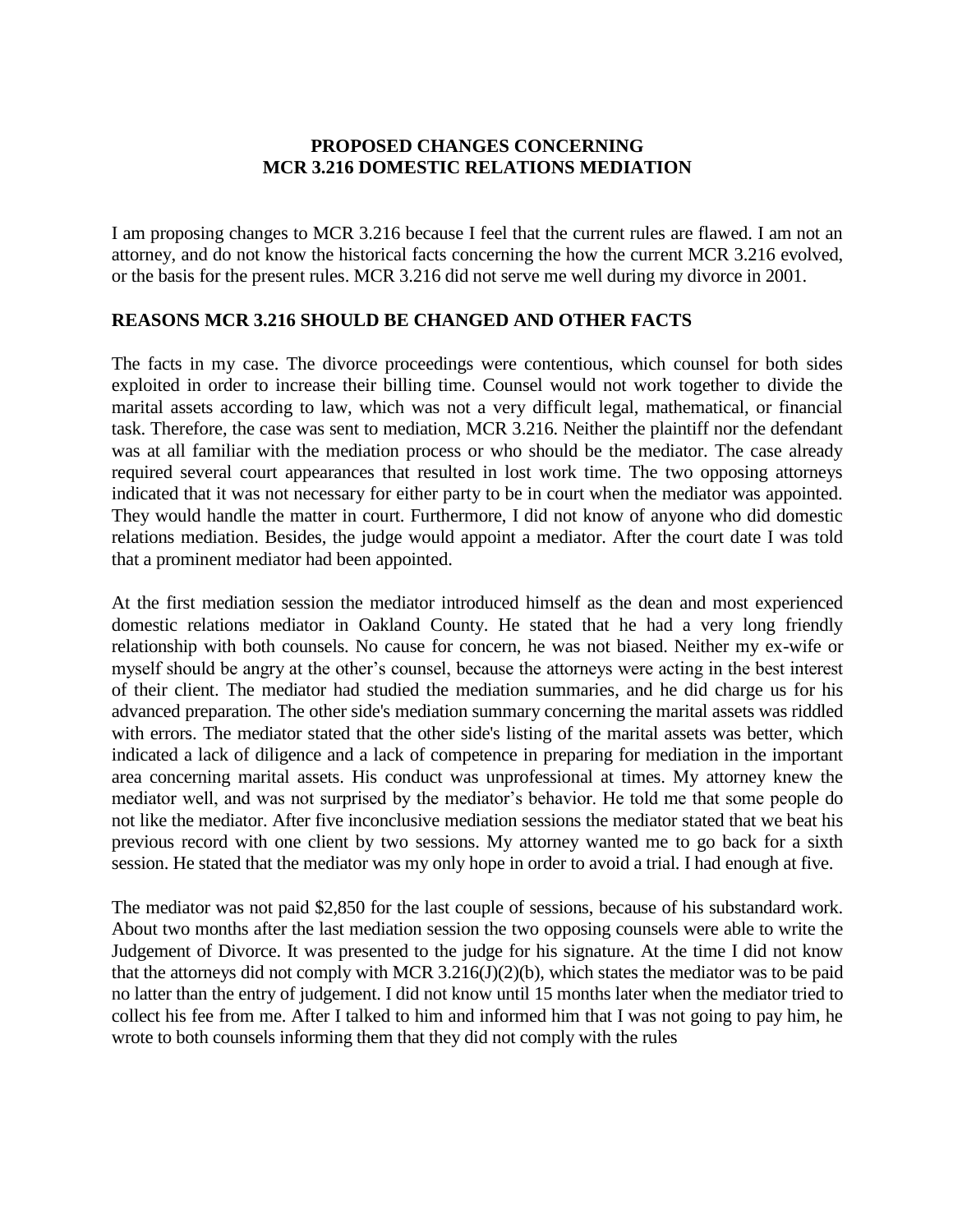Please see Golden v Attorney Grievance Commission,, Supreme Court #124899 for more complete details.

Why, did this happen to me? Obviously, both counsels and the mediator were at fault. Why could they do what they did? Flaws in MCR 3.216, Domestic Relations Mediation, is part of the answer.

MCR 3.216(E)(2) "The parties may stipulate to the selection of a mediator. A mediator selected by agreement of the parties need not meet the qualifications set forth in subrule (G). The court must appoint a mediator stipulated to by the parties,". Subrule  $(E)(4)$  later states when a mediator is to be assigned on a rotational basis from a list maintained by the ADR clerk. Subrule (F), List of Mediators, states the rules that the ADR clerk and court must maintain concerning the court's list of mediators. Subrule (G), Qualification of Mediators, states the required minimum qualifications that the mediator must meet or maintain.

The mediator in my case was selected by both counsels because he was their friend. The mediator's first loyalty was to the attorneys that selected him. My attorney's first loyalty was to the mediator, not to me his client. A violation of professional ethics. The mediator and the two counsels depended on each other for future business. A conflict of interests. The mediator's relationship with the attorneys should ideally be at an arms length, which was not in my case. My chance of getting the mediator would have been rather remote had he been assigned on a random basis. Judges are assigned on a random draw.

My mediator was able to circumvent subrule (F) and (G) by the method that he was selected under subrule (E). On March 26, 2004 the court's ADR clerk indicated that my mediator was not on the court's list of approved mediators. Who knows if my mediator has met the educational requirements of subrule (G). My chance of getting my mediator would have been nil had the selection been from the court's list of mediators, because he is not on the list.

It is of interest to note that the mediator in my case was a member of the Michigan Supreme Court Dispute Resolution Task Force that issued in January, 1999, Report to the Michigan Supreme Court/ Michigan Supreme Court Dispute Resolution Task Force. That report was used to re-write MCR 3.216 that was issued in the year 2000. My mediator has mediated a disproportionately large number of cases compared to his peers that would not have been possible had the preferred method of appointing a mediator been on a random basis. The report issued in January, 1999, does not state why the process specified in MCR 3.216(E)(2) takes precedent over the process specified in MCR 3.216(E)(4)

# **LACK OF INFORMATION**

Did the court provide me with any information concerning the mediation process as mandated by MCR 3.216(B), Mediation Plan? No.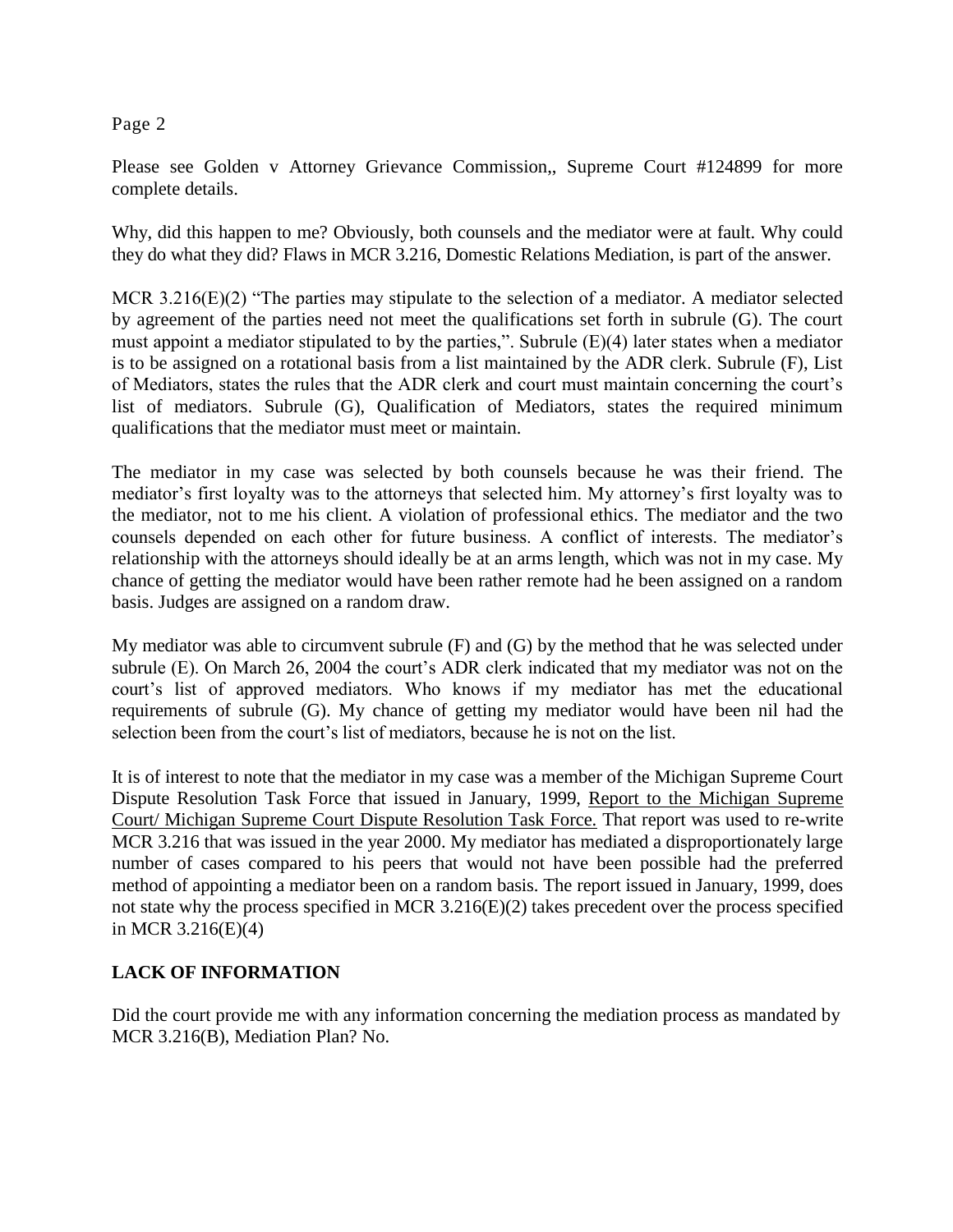Did my lack of knowledge of the legal system enable the above to happen? Definitely yes.

# **PROPOSED CHANGES TO MCR 3.216**

I have several proposed changes and additions to MCR 3.216 in order to improve the administration of justice, and to protect people like myself during divorce proceedings.

MCR 3.216 should mandate that the court provide basic information about domestic relations mediation to parties who are to undergo the process. The courts have had at least four years to comply with MCR 3.216 (B), Mediation Plan. Subrule (B) states that parties in the family division are to be provided information about mediation. A list of approved court mediators must be readily available. I cite as a precedent the mandated session known as the SMILE program that the Oakland County Circuit Court made me attend, and the literature provided at the SMILE program. It was good.

The mediator should initially be assigned on a random basis from the court's list of domestic relations mediators. All mediators on the list must be familiar with family law. They must meet current specified requirements in this area. The mediators on the list should be certified to perform evaluative mediation. The mediator's professional background and fees should be listed. The parties should be able to stipulate certain qualifications that the potential mediator must meet before his name can be placed on the assignment list. This would include a mediator's primary professional background or fees. Either party should be able to be somewhat selective concerning the appointment process. This would enable the parties to scrutinize the list. More about this to follow.

In subrule MCR3.216 $(G)(1)(a)(i)$ , Qualification of Mediators, I would like forensic accountants added. Division of marital assets is probably a leading issue in domestic relations mediation. At my mediation I was impressed by the quality of the work of the opposing side's forensic accountant even though his conclusions were biased. I am sure that had he been acting as a neutral party his conclusions would have been enlightening to both parties. In cases where child custody is the main issue a psychologist or family therapist may be the most appropriate mediator.

Current subrule (II), Mediation Procedure, states that a mediation summary is to be submitted to the mediator no later than 3 business days before the mediation session. It does not state what the mediator is to do with the mediation summary. Presumably the mediator is to use the summary to prepare for mediation. What is considered proper preparation, and how much should the mediator be able to charge for preparation? In my case the mediator's statements at the first mediation session clearly indicated a lack of diligence and a lack of competence in preparing for mediation. Should the standard of preparation be defined or is it understood? Obviously, the more thorough the preparation, the higher the fee for preparation. What should govern the fee for preparation? Should the mediator be given one hour, and have to request additional time if needed?

The court has no mechanism for feedback to the ADR clerk from the client concerning the quality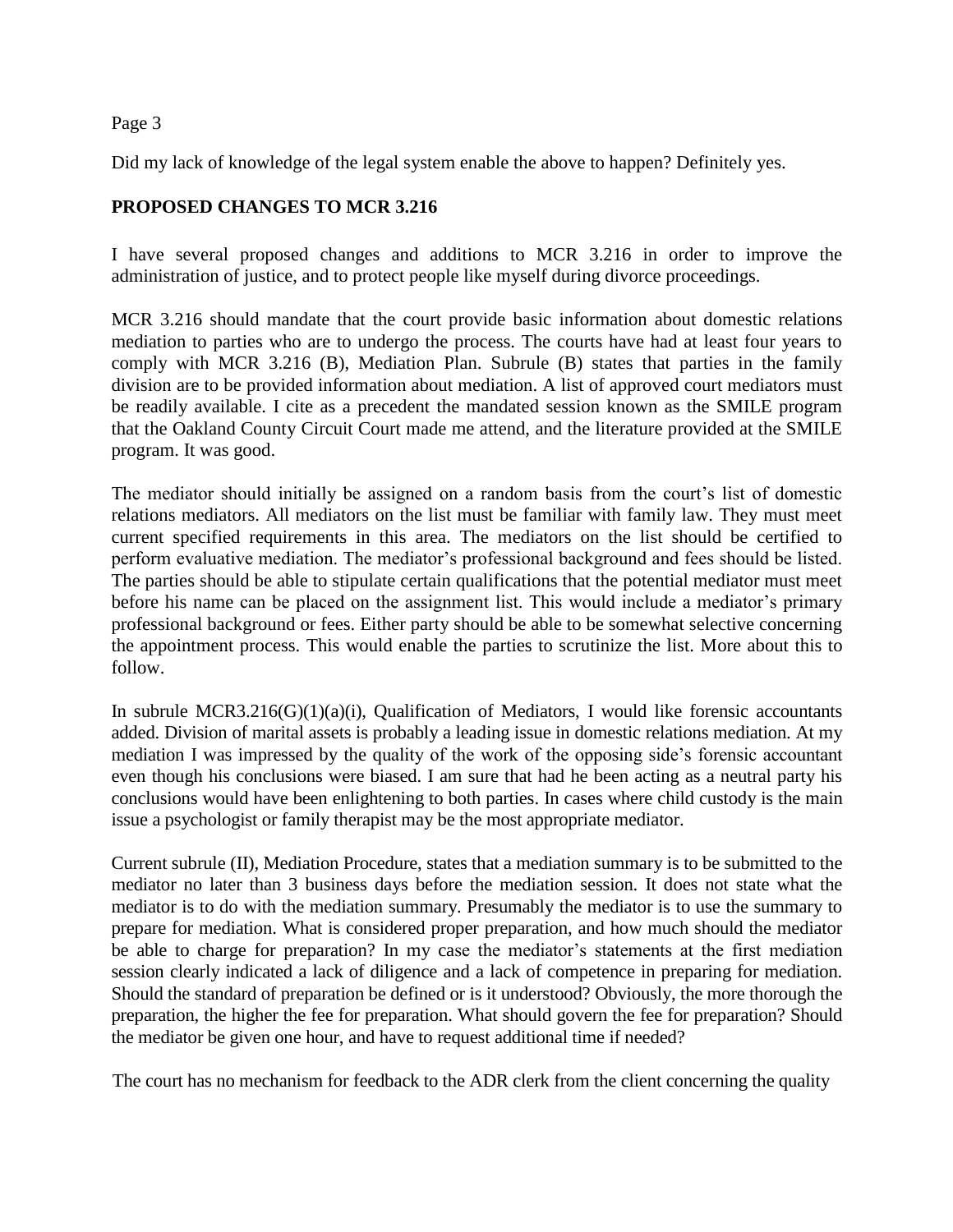of the mediator's work. In my case the opposing counsels prevented me from expressing my displeasure with the mediator to the judge by violating MCR  $3.216(J)(2)(b)$ .

The mediator's performance should be evaluated by the parties at the end of mediation by a standard form that is to be returned to the ADR clerk. These forms should be part of the public record, an attachment to the court's list of mediators. This would enable people entering the mediation process to get a more diverse opinion concerning individual mediators. The mediator would want to do his best if he knew his work was subject to public scrutiny. The mediator's current fee should be part of the public record in order to bring price competition to this type of work. The mediator's fee should be known prior to assignment.

My proposed changes would offer several benefits over the present system. First, if the mediator was assigned from a court list on a random basis it would greatly increase the chance that the mediator, involved parties, and counsels would be at an arms length. The potential for conflicts of interest would be reduced. Second, mediators could be more objective in their work if they did not have to appease certain attorneys in order to be selected for future mediation jobs. Third, MCR 3.216 (F)

and (G) could not be circumvented if the mediator had to be assigned from the court's list. Theoretically, the list would include quality mediators with public evaluations readily available. The involved parties could make a qualified selection from the list. Fourth, the mediation selection process would be more open to individuals who want to do this type of work.

# **SUMMARY OF THE MOST IMPORTANT PROPOSAL**

The basic change that I propose is that random assignment from a list of approved mediators be the first and preferred method to select and appoint a mediator. At the present time this option is the last available as specified in MCR 3.216(E)(4). Previously this option could not have been used, because the courts lacked a mechanism for implementing it.

# **SPECIFIC PROPOSED CHANGES TO MCR 3.216(E) AS FOLLOWS:**

MCR  $3.216(E)(1)$  Domestic relations mediation will be conducted by a mediator selected as provided in this subrule.

(2) The ADR clerk will draw at random three mediators from the list of qualified mediators maintained under subrule (F). Prior to the draw if both parties are in agreement they may stipulate that a mediator drawn from the list meet certain specified criteria such as professional credentials or a certain range of fees. If specified criteria has been agreed upon by both parties prior to the draw the ADR clerk will draw at random until at least three mediators meet the specified criteria or the entire list has been drawn. Within 14 days after the mediation clerk sends the list of potential mediators to the involved parties, each party may send the mediation clerk a notice that the party exercises the right to strike the name of one mediator. Fifteen days after the mediation clerk has sent the list of potential mediators to both parties the mediation clerk must randomly assign as mediator one of the persons whose name has not been struck by either party. The mediation clerk may not Page 5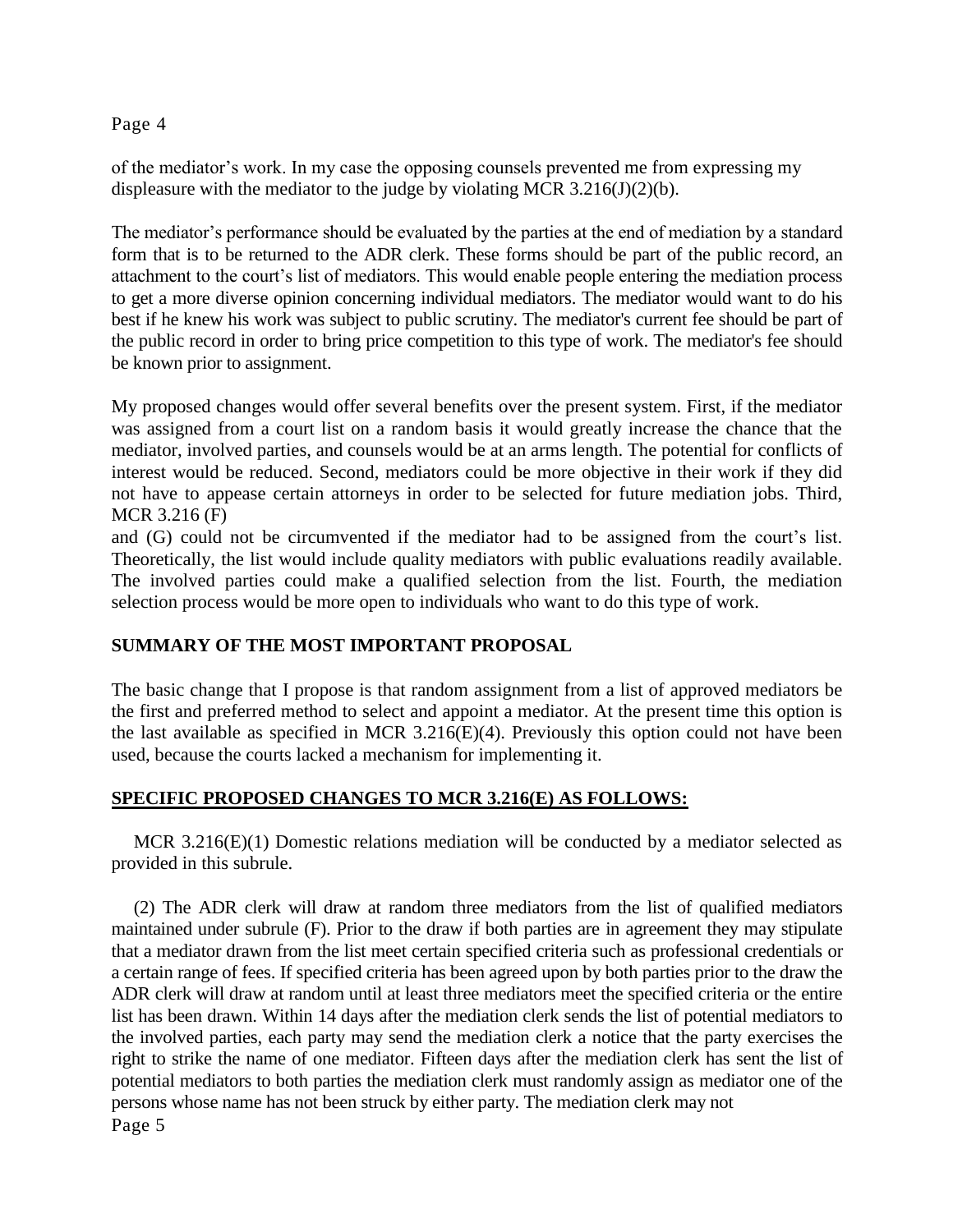reveal the exercise of the right to strike a mediator. The judge must appoint the mediator assigned by this process unless the mediator is unable to serve, or there is just cause not to appoint the assigned mediator.

(a) Prior to the initiation of subrule  $(E)(2)$ , with good cause shown by both parties, the judge may order the assignment process to proceed to subrule  $(E)(3)$ .

(3) If a mediator cannot be appointed by MCR 3.216(E)(2) the parties may stipulate to the selection of a mediator. A mediator selected by agreement of the parties need not meet the qualifications set forth in subrule (G). The court must appoint a mediator stipulated to by the parties, provided the mediator is willing to serve within a time period that would not interfere with the court's scheduling of the case for trial.

(4) If the parties have not stipulated to a mediator, the judge may, after consultation with the parties and their counsels, recommend one, and then appoint one.

(5) The rule for disqualification of a mediator is the same as that provided in MCR 2.003 for the disqualification of a judge. The mediator must promptly disclose any potential basis for disqualification.

Note that subrules (2), (3), and (4) are completely rewritten, while subrules (1) and (5) are unchanged.

# **CONCLUSION**

MCR 3.216(B), Mediation Plan, which has been in the MCR since at least the year 2000, states that "Each trial court that submits domestic relations cases to mediation under this rule shall include in its alternative dispute resolution plan adopted under MCR 2.410(B) provisions governing selection of domestic relations mediators, and for providing parties with information about mediation in the family division as soon as reasonably practical."

Enough time has lapsed since MCR 3.216(B) has been in place to mandate that it be fully operational. My proposed changes to MCR 3.216(E) would ensure that the provisions of MCR 3.216(B), Mediation Plan, MCR 3.216(F), List of Mediators, and MCR 3.216(G), Qualification of Mediators, are effective in protecting the integrity of the alternate dispute resolution process, and in protecting parties entering domestic relations mediation.